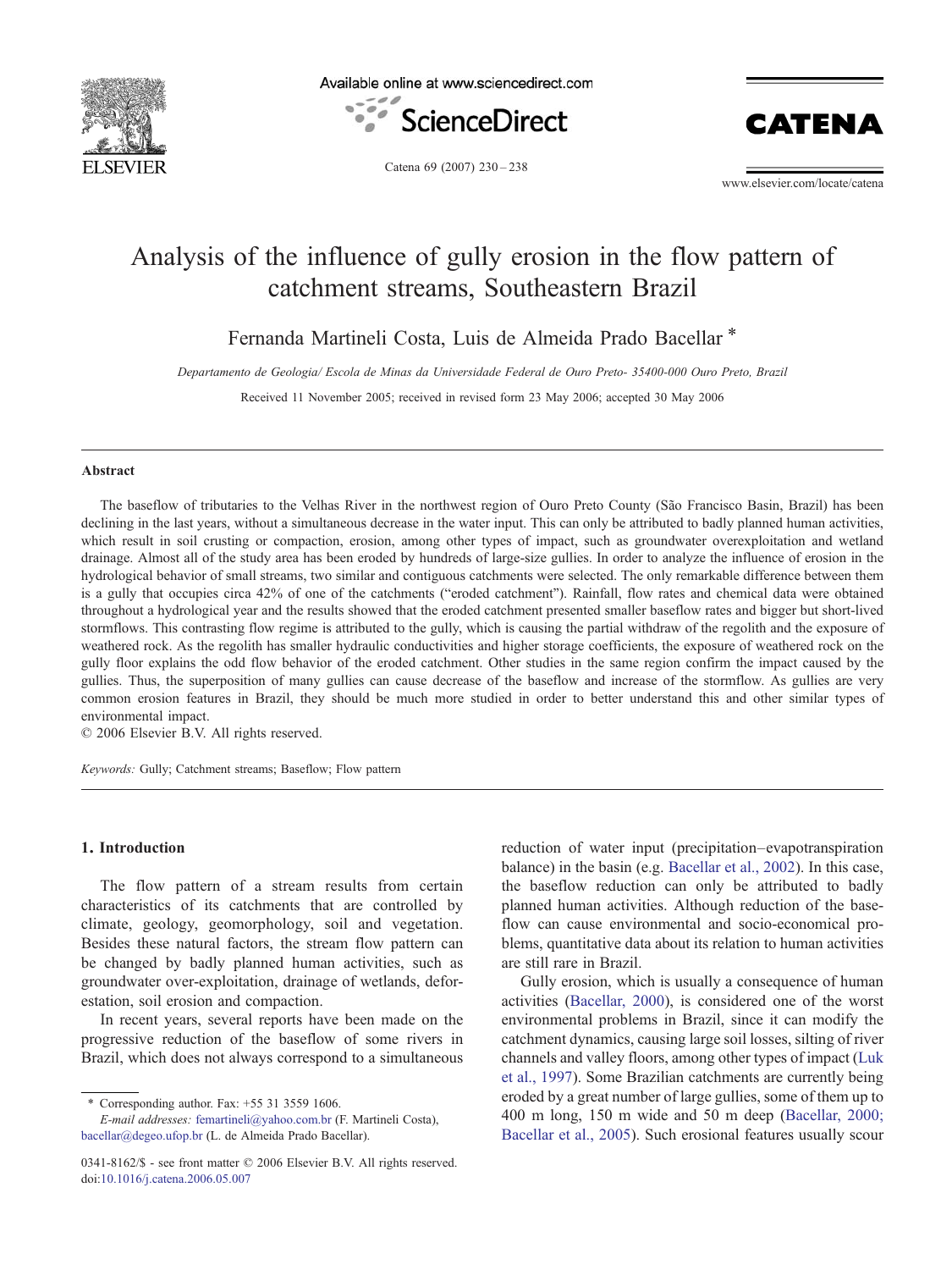the soil mantle and are only stabilized when the weathered rock zone (as defined by [Deere and Patton, 1971\)](#page-7-0) is reached, causing a significant loss of regolith. As the regolith is usually much more porous and less permeable than the weathered (metamorphic) rock [\(Deere and Patton, 1971\)](#page-7-0), the presence of such gullies can certainly cause a strong impact in the stream flow pattern.

This type of impact is not well known in Brazil. In order to better understand the influence of gully erosion in the flow pattern of catchment streams, two similar catchments of the upper portion of the Velhas River were chosen. The Velhas River is an important tributary of the São Francisco River, which is one of the longest rivers of South America. One of the catchments is preserved from channel erosion, whereas the other is affected by a large gully. Both catchments were simultaneously monitored throughout a hydrological year. Rainfall, stream flow and hydrochemical data were systematically collected. The monitoring method is simple and cheap and can be easily applied in other areas. This study is part of an extensive monitoring program implemented in 2002.

#### 2. The study area

 $45^{\circ}$ W

Legend

2- Velhas river

S. Francisco river

**BRAZIL** 

 $30<$ 

The study area lies between 638,500 and 640,000 longitude and between 7,744,000 and 7,745,500 latitude, in the northwest region of Ouro Preto County, in Minas Gerais state, Southeastern Brazil (Fig. 1). It has been having serious problems of water shortage in the last decades.

The chosen catchments have similar physical characteristics (geology, geomorphology, soils, vegetation and climate). One catchment, with an area of 17.84 ha, is preserved from channel erosion ("preserved catchment"), whereas the other (the "eroded catchment"), with an area of 9.10 ha, has been cut by a 250 m-long, 150 m-wide and 25 m-deep gully, thus affecting almost 42% (3.8 ha) of the eroded catchment (Figs. 1 and 2). This gully stopped its incision when the channel reached the weathered bedrock, but it is still retreating towards the interfluve.

639.000

745.000

44.000

Preserved\640.000

Maracuja<br>Maracuja rauer<br>river

500 n

catchment

Gully



Eroded

catchment

Fig. 2. Panoramic view of the eroded catchment, with the gully (white dotted line).

The regional climate is CWb, according to the Köppen classification. The annual average rainfall is 2100 mm (Freiberg, 1934, in [Johnson, 1962](#page-7-0)), with a rainy season from October through March and a drier season in the winter. The interpolation of regional data shows that the evapotranspiration rate it is about 963 mm a year ([Amorim et al., 1999](#page-7-0)). As these catchments are small and contiguous, their climates can be considered alike.

The study area lies totally within the Minas Supergroup, constituted by the Caraça, the Itabira and the Piracicaba groups [\(Fig. 3\)](#page-2-0). The Caraça Group is mainly composed of quartzites, whereas the Itabira group is locally composed of iron-rich rocks (itabirites) and ferruginous quartzites. The Piracicaba group is composed of phyllites, sericite–schists and quartz–schists ([Door, 1969](#page-7-0)). Both catchments lie in the Piracicaba Group; near the north border of the preserved catchment, the Itabira Group crops out, occupying 13% of the area [\(Fig. 3\)](#page-2-0).

Clayey inceptisols and ultisols prevail in the catchments ([Bacellar, 2000\)](#page-7-0), with A and B horizons respectively of 0.3 and 2.0 m in thickness. Less developed entisols only appear in a small portion in the north of the preserved catchment, corresponding to the Itabira Group. So, despite some local changes, soil distribution can be considered relatively homogeneous in the area. The C horizon (saprolite) is composed of homogeneous silty sands or sandy silts, its thickness reaching 30 m on the hilltop and 5 m on the bottom of the valley. This horizon overlies the heterogeneous weathered rock zone.

The water table, which seasonally fluctuates  $1-2$  m, occurs at the base of the saprolite, where intergranular porosity predominates. The top of the weathered rock is characterized by fractured porosity. No hydrogeological data are available for the Minas Group saprolites in the area, but lower values of hydraulic conductivity than those for the weathered rock zone can be expected, as usually happens with metamorphic rocks ([Deere and Patton, 1971](#page-7-0)).

The Piracicaba Group usually has bad aquifer properties ([Boechat, 2001\)](#page-7-0), with average storage coefficients (Sy) of 0.05 and hydraulic conductivities of  $10^{-3}$  cm s<sup>-1</sup>. The Fig. 1. Location map of the study catchments. available hydrogeological data for the Itabira Group come

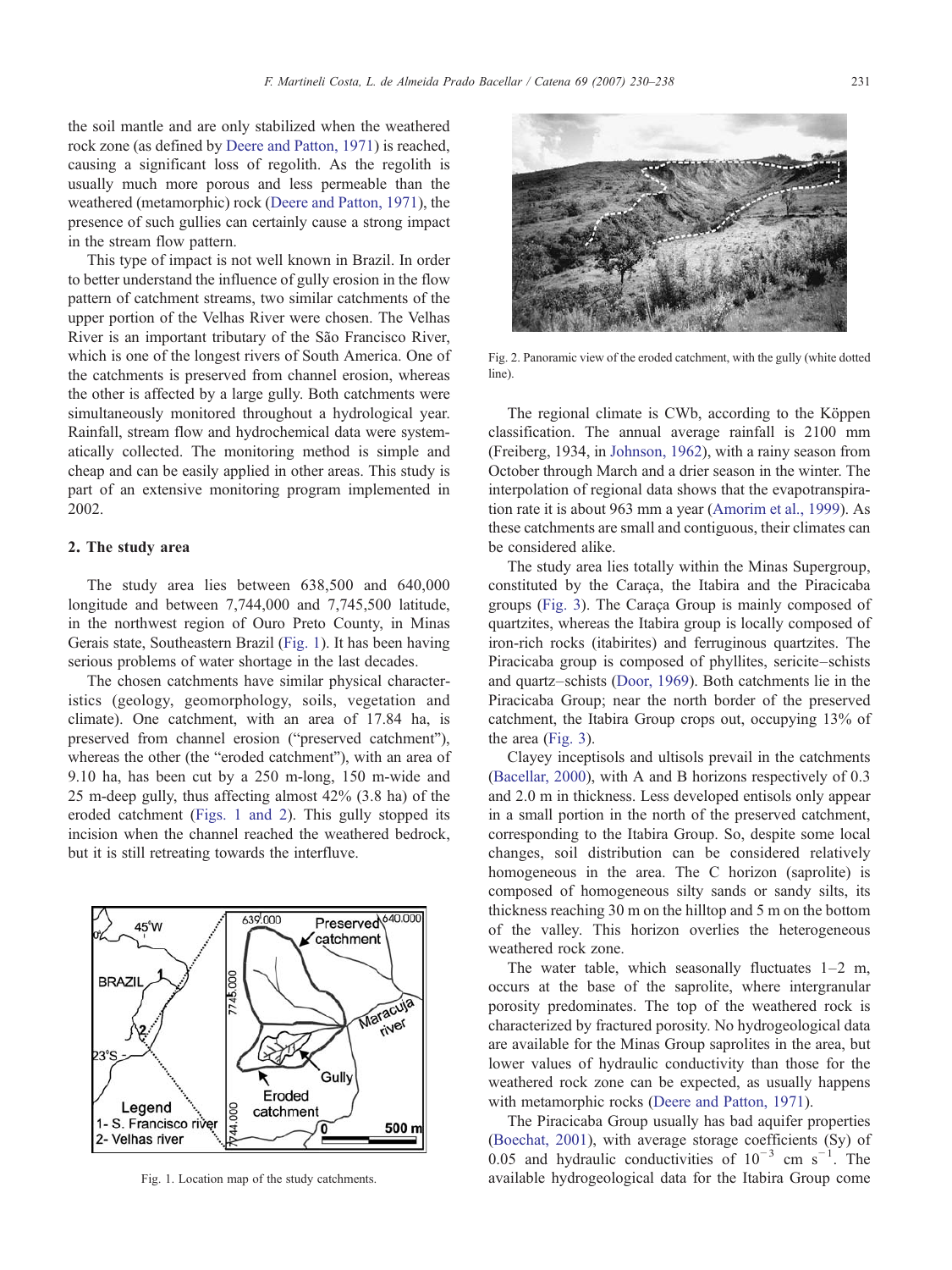<span id="page-2-0"></span>

Fig. 3. Geological map with the location of the study catchments.

from iron ore areas, where this unit is considered a good aquifer. This happens because porosity and hydraulic conductivity were increased after strong quartz leaching throughout geological time. As iron ore does not occur in the study area and the Itabira Group is badly fractured, we assume lower values for hydraulic conductivity and storage coefficient. Moreover, the stream channels of the preserved catchment cut the Piracicaba Group only, once the Itabira Group crops out more than 150 m away (Fig. 3). Having these factors in mind, the rock hydrodynamical parameters may be considered alike in both catchments.

The relief is equally homogeneous in the area, with the predominance of highly sloping mountains (15° to 30°) and incised valleys ([Bacellar, 2000](#page-7-0)). The preserved and eroded catchments show an amplitude of about 140 m and 90 m and Gravelius compactness index (Kc) of 1.18 and 1.28, respectively.

The primary vegetation was the semidecidual forest ([Bacellar, 2000\)](#page-7-0), which is now restricted to only 10% of the area of the eroded catchment. On the other hand, a riparian forest only occurs in 20% of the preserved catchment. Grasses on mismanaged pastures for cattle grazing cover a great part of the area.

There is no evidence of either intense sheet or splash erosion or of strong soil compaction or crusting in both catchments, despite their current land use as pastures. Therefore, the most remarkable difference between them is the gully in the eroded catchment. So, as both catchments are physically (geology, geomorphology, soil and vegetation) similar, it was previously assumed that any odd behavior of the stream flow pattern of the eroded catchment would be due to the gully.

# 3. Methods

Firstly, a large area was investigated in order to select two similar catchments, differing only in the degree of channel erosion. Some catchments were selected and field studies

were carried out in order to analyze their accessibility and characteristics. Those in which significant human interference (small reservoirs, irrigation works, etc.) caused extraneous influence in the flow pattern were immediately eliminated.

A thin-wall steel and portable triangular (V-notch) weir ([Rantz, 1982](#page-8-0)) allowed the determination of the stream flow in the preserved and the eroded catchment outlets from July 2003 through July 2004. The triangular weir type was chosen, since it usually gives good accurate data for low flow streams. The flow rate  $(O)$  was then obtained through the Gourley–Crimp equation (e.g.: [Custódio and Llamas, 1976](#page-7-0); [Rantz, 1982](#page-8-0)):

$$
Q = 1.32 \cdot \tan\frac{\beta}{2} \cdot h^{2.47} \tag{1}
$$

where  $h$  represents the measured water level above the bottom of the notch (m) and  $\beta$  the notch angle (in degrees).

During the dry season just one flow measure was made a day, but the acquisition frequency was increased to three times a day during the rainiest season, when the flow changes a little more. In this season daily flow was obtained by an average of the three measurements. A continuous record of flow would have been better, but manually operated weirs were chosen, since they are simpler and cheaper and can be easily replicated in other areas, specially in developing countries, where there are not enough resources to monitor small streams. A trained monitor measured the water level. Further, these data were submitted to a consistency analysis in the office, before the calculation of the flow rates. In order to calibrate the weir flow data, direct flow measurements by the volumetric method [\(Rantz,](#page-8-0) [1982\)](#page-8-0) were also taken at several stage levels.

Some common hydrological parameters were obtained, such as recession constant  $(\alpha)$  and the baseflow volume, in order to compare the flow pattern of both catchments. The recession coefficient  $(\alpha)$  can be associated with morphological characteristics of the catchment and with its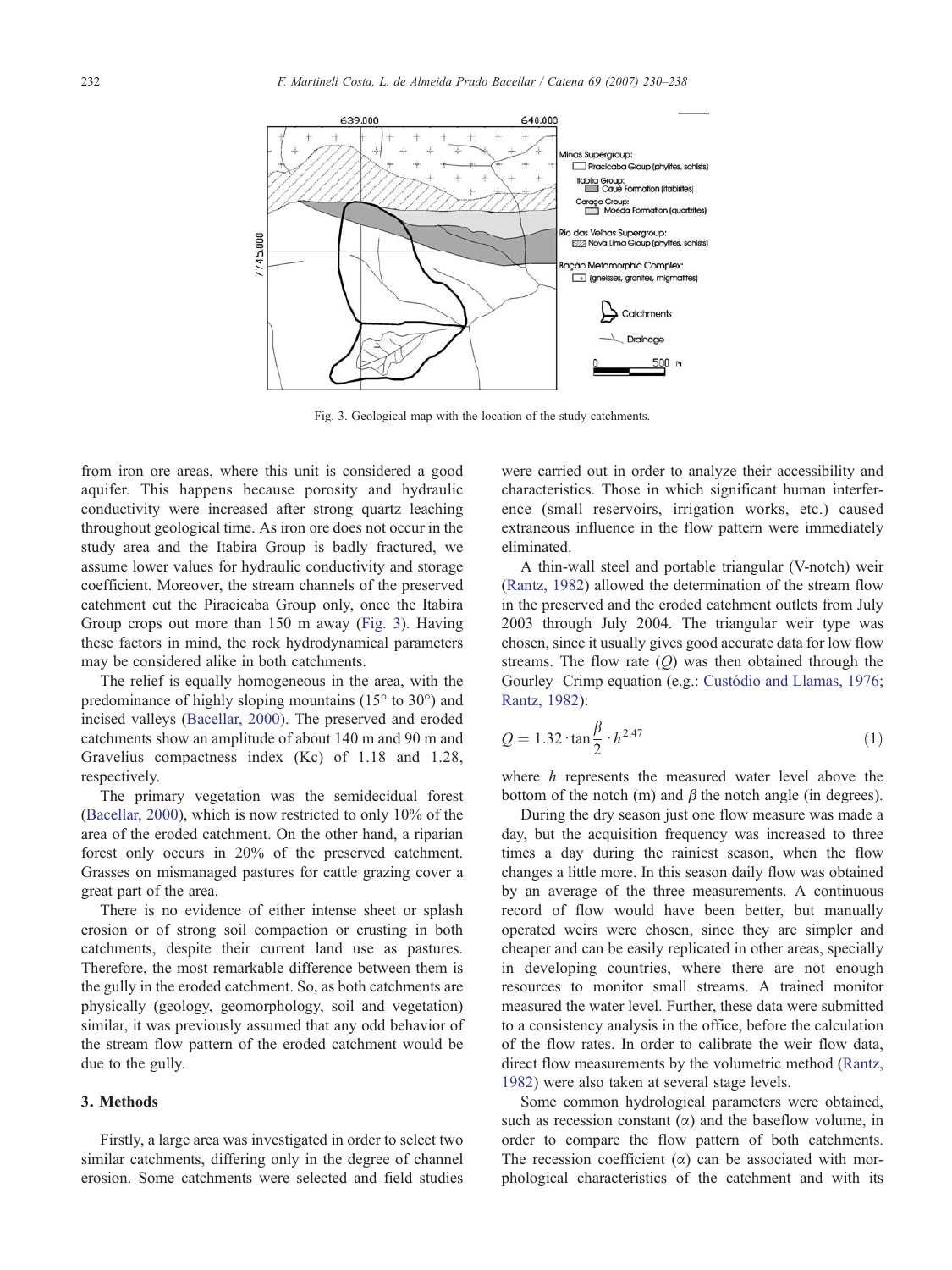<span id="page-3-0"></span>hydrodynamical properties [\(Castany, 1971; USAE, 1999;](#page-7-0) [Dewandel et al., 2003\)](#page-7-0). The aquifer recession may be represented by an exponential equation (Maillet equation):

$$
Q_1 = Q_0 e^{-\alpha t} \tag{2}
$$

where  $Q_t$  is the flow rate at time t (d),  $Q_0$  is the initial flow rate and  $\alpha$  (d<sup>-1</sup>) is the recession coefficient.

There are several known methods for the determination of this coefficient, but for small data volume it is recommended to obtain it through master recession curve, using the matching strip method [\(Snyder, 1939; Nathan and McMa](#page-8-0)[hon, 1990\)](#page-8-0) and the correlation method [\(Langbein, 1938;](#page-7-0) [Knisel, 1963; Nathan and McMahon, 1990; Smakhtin,](#page-7-0) [2001](#page-7-0)). In order to avoid inaccuracies, the recession coefficient determined by these methods represents an average of three values obtained by three different operators.

If we consider that the aquifer recession is linear, we can use the following analytical solution of Boussinesq introducing some simplifying assumptions ([Dewandel et al., 2003\)](#page-7-0):

$$
\alpha = \frac{\pi^2 \cdot K \cdot H}{4 \cdot \text{Sy} \cdot L^2} \tag{3}
$$

where K is the hydraulic conductivity (m  $d^{-1}$ ); H (m) is the depth of the aquifer in the outlet; Sy is the storage coefficient; and  $L(m)$  is the width of the aquifer.

Thus,  $\alpha$  is proportional to the hydraulic conductivity and indirectly proportional to the storage coefficient. As the hydraulic conductivity varies more significantly than the storage coefficient in the saprolite/weathered rock interface, that propriety seems to control more effectively the recession constant of catchments. Thus, catchments that have more regolith are expected to have lower  $\alpha$ , because this unit usually presents lower hydraulic conductivity and higher storage coefficient than weathered rock ([Deere and Patton, 1971](#page-7-0)).

Baseflow separation in hydrograms was done with the smoothed minima technique ([Nathan and McMahon, 1990;](#page-7-0) [Wahl and Wahl, 1995\)](#page-7-0), which allowed the quantification of the specific baseflow (baseflow volume/catchment area).

Daily rainfall amount was measured every morning in a rain gauge installed near the catchment outlets. Chemical water analyses were performed monthly or bimonthly in order to verify the catchment homogeneity and to analyze possible extraneous subsurface flow routes. Water samples were collected, following the basic procedures of water sampling and preservation [\(Hem, 1985](#page-7-0)). The Inductive Coupled Plasma Spectroscopy (ICP-AES, CIROSCCD model, from SPECTRO) allowed the determination of the main chemical elements. Chloride, alkalinity and sulfate were found by the titration and turbidimetric methods, respectively ([APHA/AWWA/WPCF, 1992\)](#page-7-0). Finally, temperature, conductivity, TDS, pH and Eh (redox potential) were measured in the field with a portable apparatus (Ultrameter, from Myron LCompany).

# 4. Results

The precipitation rate on these catchments throughout the monitoring period (July/2003 to July/2004) was 1455.9 mm.

#### 4.1. Channel characteristics

There are marked differences in the channel morphology and the characteristics of the two catchments. In the preserved catchment the running water is clear, almost devoid of suspended sediments, even in the more rainy periods. The channel is relatively stable throughout the year, because the banks are mainly composed of clay rich soil (A and B horizons), stabilized by the riparian vegetation. The channel is 0.7 m wide and 0.4 m deep at the catchment outlet.

On the other hand, in the eroded catchment, the water carries a great amount of suspended sediments, especially in the rainy months. During these months, the stream capacity greatly increases, since it can transport up to 40 cm-long boulders. The channel at the catchment outlet is quite unstable, since it has frequently shifted its course during the monitoring period, especially soon after strong storms. The channel banks at the outlet are composed of previously eroded sediments that came from the upstream gully. Because most of these sediments came from the silt-to fine sandgrained schist saprolite [\(Bacellar, 2000](#page-7-0)), they are devoid of natural cohesion and are therefore unstable. As the riparian vegetation is not well developed in these relatively poorer



Fig. 4. Relationship between flow data obtained with the weir and with the volumetric technique. Note the good linear correlation for both catchments, confirming the accuracy of the thin wall metal wires to measure flow in small catchments.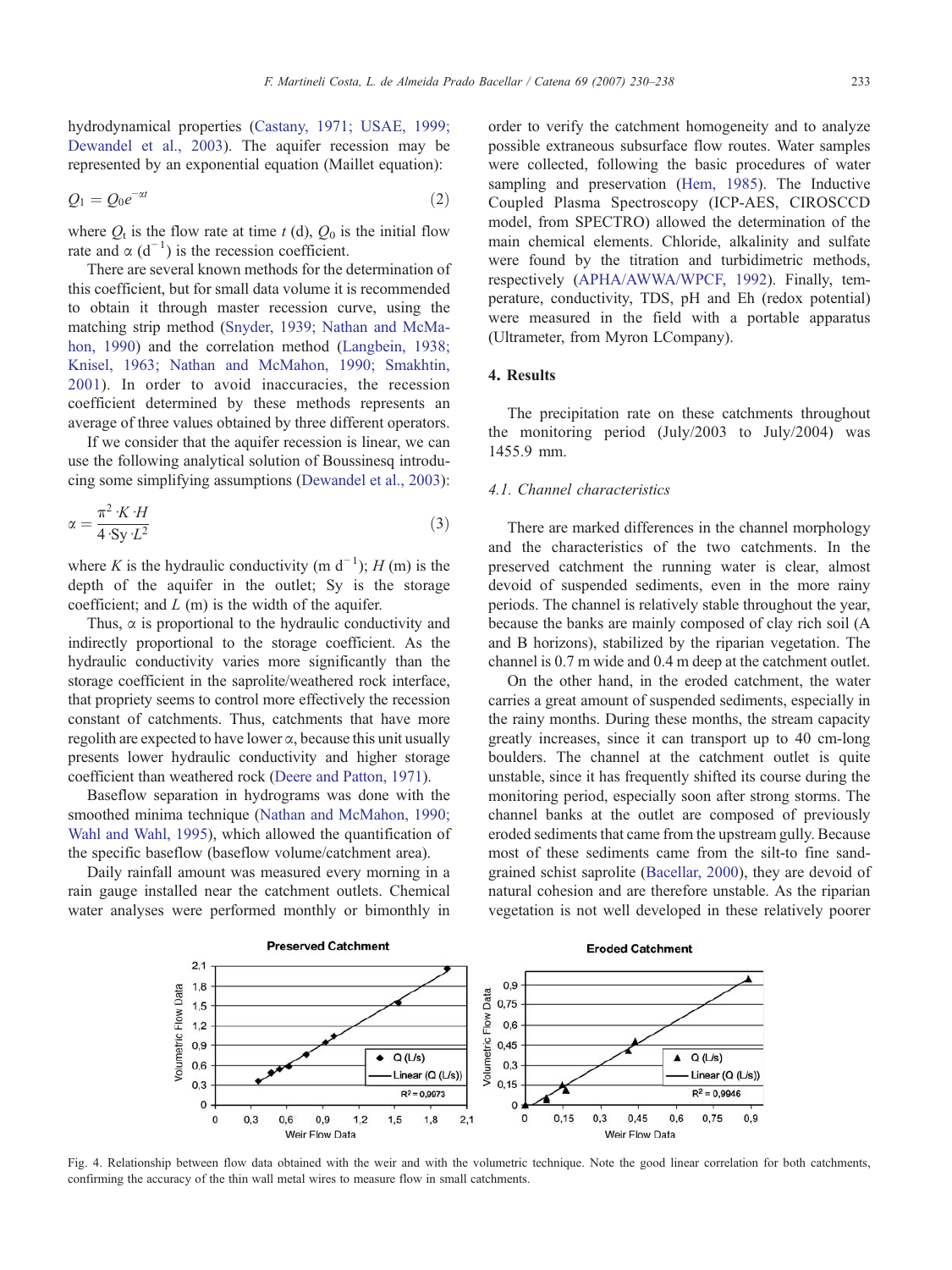<span id="page-4-0"></span>

Fig. 5. Hydrograms for the study catchments.

soils, the cohesion due to the root system is insignificant. Consequently, fluvial erosion and slumps usually destroy its channel banks, provoking channel shifts and increasing the amount of available sediments to the stream. Because of this, the eroded catchment channel undergoes silting and is wider (up to 1.20 m) than the preserved catchment channel.

#### 4.2. Flow data treatment

In order to verify the flow data, weir measurements were plotted against flow measurements, determined by the volumetric method on some days throughout the year [\(Fig.](#page-3-0) [4\)](#page-3-0). A good fit linear correlation was found, which demonstrates that the acquired weir data was very reliable. As the volumetric method presents better accuracy [\(Rantz,](#page-8-0) [1982\)](#page-8-0), all the weir flow data were corrected with the calibration equations.

Daily hydrograms were constructed with such calibrated data (Fig. 5). Specific flow (flow rate/catchment area) was used in order to make correlations between these catchments easier. It is important to note that the maximum flow rate measuring capacity of the weirs is 183.0 and 517.0 L s<sup>−1</sup>

km<sup>-2</sup> for the preserved and eroded catchment, respectively. So, during storms water frequently spilled over the weirs, especially in the eroded catchment, hampering flow measurements on some days. Similarly, during the dry season, there might not be any flow in this catchment or it was too low to be measured. Therefore, the missing parts in the hydrograms correspond to the days when no measurements could be taken (Fig. 5).

# 4.3. Flow data analysis

As it can be seen in Figs. 5 and 6, the flow pattern is very different for these contiguous catchments. In the preserved catchment, baseflow is larger and rain provokes smaller stormflows and lower but wider peakflows than in the eroded catchment, where flash floods are common. On the other hand, the average annual flow rates are higher in the eroded catchment.

A computer-based routine in EXCEL software was applied to separate automatically the baseflow component from total flow on the hydrograms through the smoothaverage technique [\(Nathan and McMahon, 1990; Wahl and](#page-7-0)



Fig. 6. Specific baseflow in the study catchments.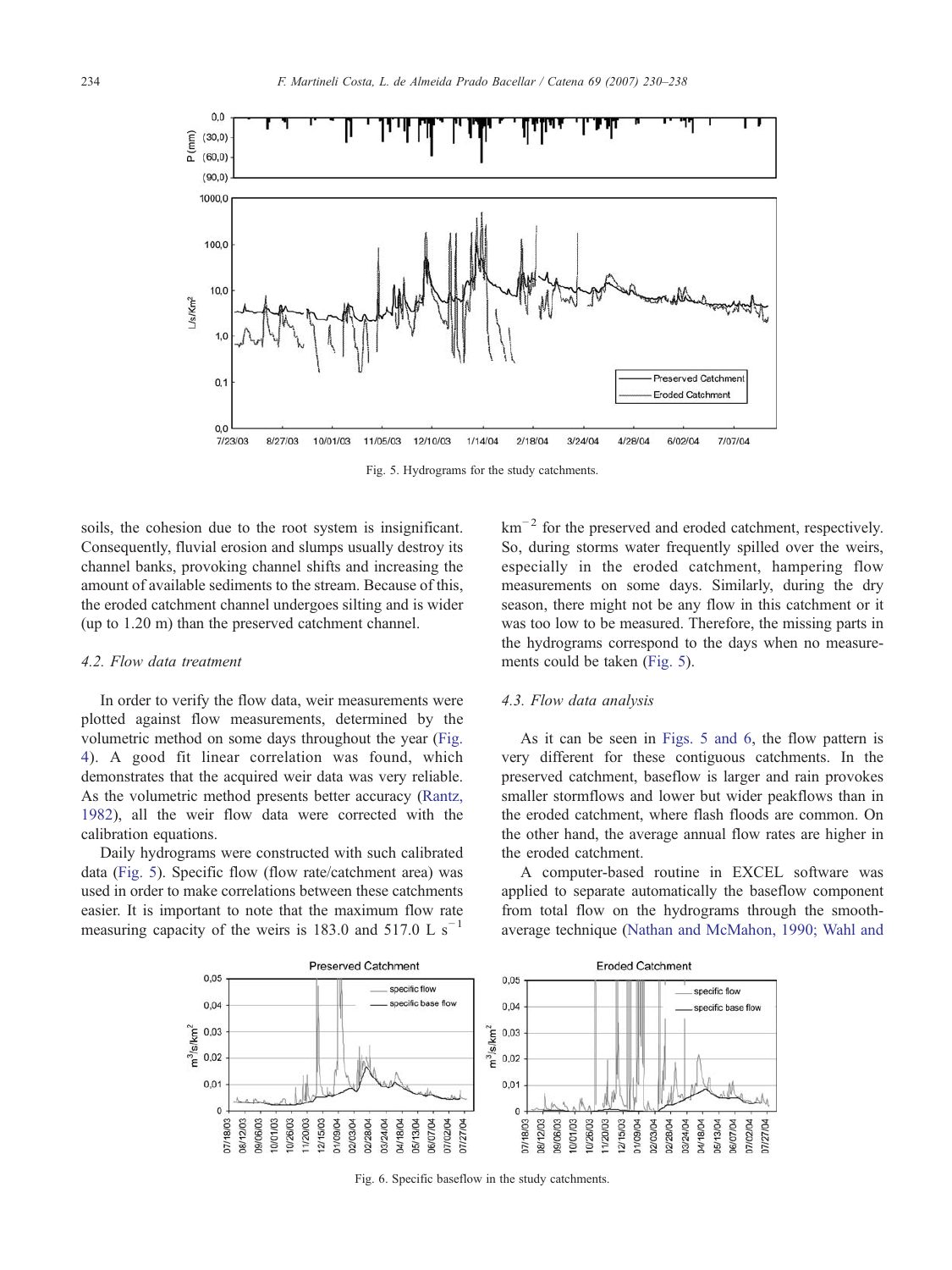Table 1 Hydrological data for both catchments

|                        | Area<br>(ha) | Specific<br>baseflow<br>$(m^3 \text{ km}^{-2})$ | Modified<br>BFI | $\alpha$<br>(Matching)<br>strip) | α<br>(Correlation) |
|------------------------|--------------|-------------------------------------------------|-----------------|----------------------------------|--------------------|
| Preserved<br>catchment |              | 17,84 181,338.54 0.67                           |                 | 0.0136                           | 0.02079            |
| Eroded<br>catchment    | 9.10         | 68,948.09                                       | 0.14            | 0.041                            | 0,048              |

See text for more information.

[Wahl, 1995](#page-7-0)). This component can be expressed as specific baseflow (baseflow/catchment area) in order to facilitate comparisons. The preserved catchment shows a baseflow maxima in February; for the eroded catchment, it is a little delayed ([Fig. 6\)](#page-4-0). Despite these differences, the annual specific baseflow is almost three times greater in the preserved catchment ([Fig. 6](#page-4-0) and Table 1).

It was impossible to calculate the BFI index, which is the ratio of baseflow to total flow (Smakhtin, 2000), because some data are missing. Nevertheless, an approximate calculation was made on the BFI index, using only valid values of flow during the monitored period (Table 1).

The recession coefficient  $(\alpha)$  was determined through a master recession curve, using the matching strip method ([Snyder, 1939; Nathan and McMahon, 1990\)](#page-8-0) and the correlation method [\(Langbein, 1938; Knisel, 1963; Nathan](#page-7-0) [and McMahon, 1990; Smakhtin, 2001](#page-7-0)). The recession coefficients obtained with both methods are similar and consistently higher in the eroded catchment (Figs. 7 and 8 and Table 1).

# 4.4. Hydrochemical data

The stream water chemical parameters [\(Table 2\)](#page-6-0) and ICP analysis show low concentrations of chemical elements (usually a little above the detection limit of the analytical methods) and similar chemical signatures in both catchments. Water has a relatively homogeneous composition (calcium or sodium bicarbonate, in the Piper diagram), without remarkable variations throughout the year.

# 5. Discussion

The eroded catchment presents larger stormflows and higher but short-lived peakflows. This catchment shows as well lower BFI and annual specific baseflow, showing that its stream flow cannot be sustained for longer periods of time in the dry season.

The baseflow is lower in the eroded catchment during the greater part of the year, with the exception of the period between April and July. This difference can be explained by the delayed aquifer recharge that occurs in most of the catchment area due to the gully, which provokes a significative water table drawndown. In fact, preliminary data from piezometers in other catchment situated some kilometers away have shown that the water table can lower several meters when adjacent to a deep gully, creating an expressive depression cone. As the average infiltration rate in the region is slow [\(Morais and Bacellar, 2005](#page-7-0)), the aquifer recharge in the gully surroundings can be severely delayed. Because the aquifer is shallow in the preserved catchment, its baseflow rises as soon as the rainy period begins, while in the eroded catchment the baseflow rises begins only in February, when the saturation front reaches the aquifer.

In the same way, the recession coefficient  $(\alpha)$  of the eroded catchment calculated with both methods is higher than in the preserved one. As both catchments are physically similar, the contrasting flow regime was attributed to the gully that affects 42% of the area of the eroded catchment, partially depriving it of the soil mantle and exposing the weathered rock. In fact, this behavior can be explained by the nature of the water bearing unit in the weathering profile. As some auger borings show in the preserved catchment the water table is placed in the saprolite, while in great part of the eroded catchment the water table was lowered until the weathered rock zone because of the gully. The soil mantle, which supposedly has smaller hydraulic conductivity and greater storage coefficient ([Deere and Patton, 1971\)](#page-7-0), was partially eroded. According to Eq. (3), the exposition of the more permeable weathered rock on the gully floor could explain its greater recession coefficient and the odd flow behavior



Fig. 7. Master recession curves obtained with the correlation method.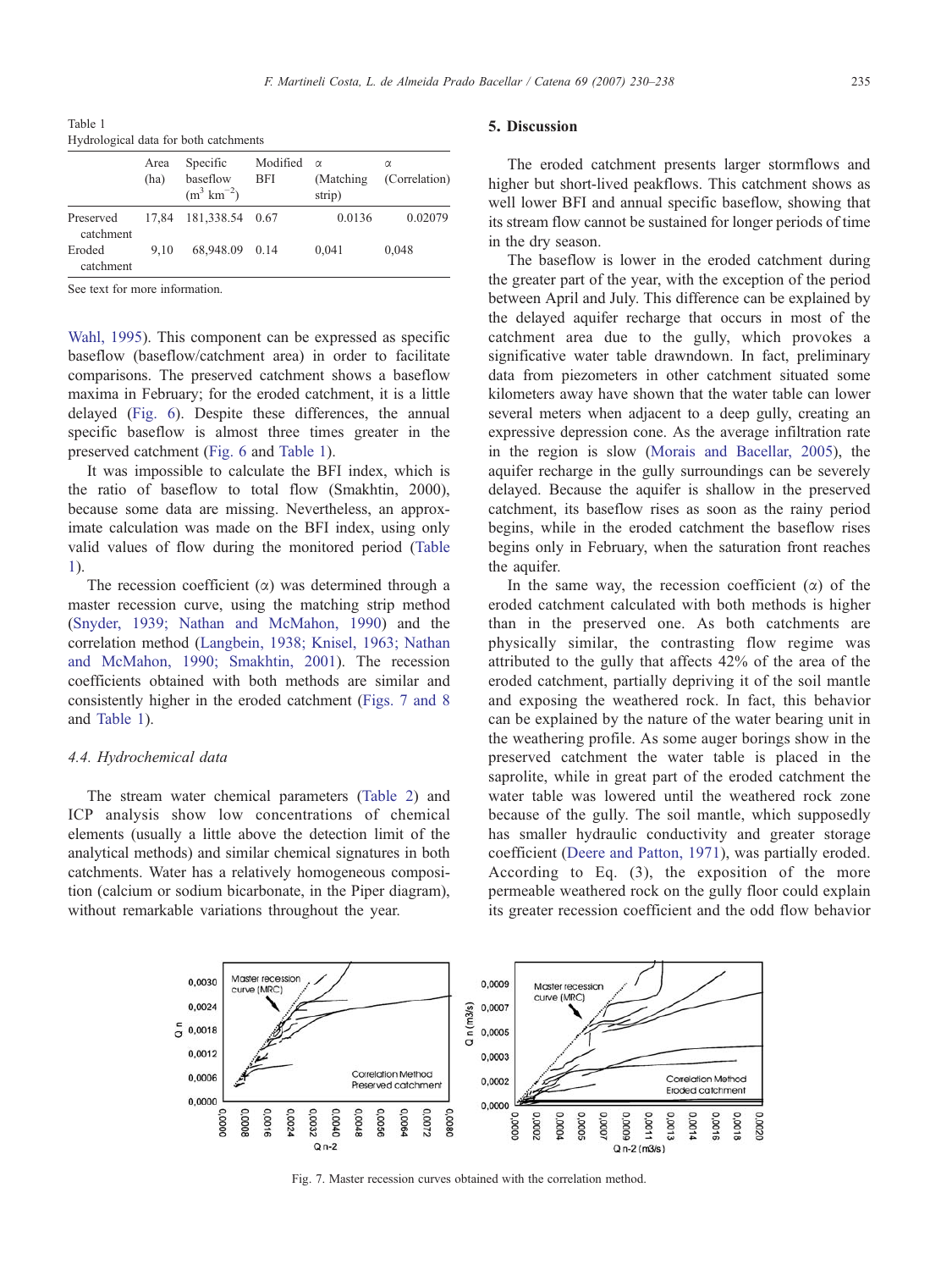<span id="page-6-0"></span>

Fig. 8. Mater recessions curves obtained with the matching strip method.

of the eroded catchment. In the same way, the outcrop of the weathered rock on the gully bottom causes an expressive overland flow and lower infiltration rates.

On the other hand, the eroded catchment presents higher values of average annual flow. This can be explained by its lower detention capacity due to the partial loss of the soil mantle and lower evapotranspiration rate, since in the gully area the vegetation is scarce.

Both streams display low values of total dissolved salts (TDS ranging from 5.1 to 12.2 mg  $1^{-1}$ ) and of electrical conductivity (EC ranging from 7.7 to 18.7 μs), even in the drier period (Table 2), which demonstrates that the flow routes are neither deep nor excessively delayed. These results are expected for first-order streams in mountainous regions. However, TDS and EC values are a little higher in the preserved catchment, demonstrating that its stream flow comes preferentially from longer subsurface paths. The water in this catchment has a little more acidity (average  $pH = 6.7$ ) and is less oxidized (average  $Eh = 72.4$  mV) than in the eroded one ( $pH = 6.8$  and  $Eh = 78.4$ ), which supports this interpretation.

The eroded catchment exhibits higher and faster stormflows, which greatly increase the possibility of floods, sediment transportation and the erosion of channel banks. The existence of flash floods adds to the possibility of channel shifts and the downstream silting of channels and reservoirs. On the other hand, this catchment can show a significant reduction or even the cessation of baseflow in the driest months.

Monitoring data from other two catchments placed some kilometers away show the same hydrological impact of gullies. As this region has more than 300 large-size gullies [\(Bacellar, 2000; Costa and Sobreira, 2001](#page-7-0)), the combined effects of these erosional features can explain some of the environmental problems that is being recorded in the region, such as the progressive reduction of low flows in the main rivers, frequent floods and a severe silting of reservoirs.

In the region, environmentalists and government authorities used to blame mining companies, industries and large scale agricultural and forestry projects for these environmental impacts. However, as proven in this work,

Table 2

Physicochemical data obtained in the field and with tritation and turbidimetric analysis

|                             |                   | Anion $(mg/L)$ |             |                   | Parameter        |             |                  |      |           |
|-----------------------------|-------------------|----------------|-------------|-------------------|------------------|-------------|------------------|------|-----------|
|                             |                   | $Cl^{-}$       | $SO_4^{-2}$ | HCO <sup>3–</sup> | $T({}^{\circ}C)$ | $CE(\mu S)$ | TDS $(mgL^{-1})$ | pH   | $Eh$ (mV) |
| Well preserved<br>catchment | May/03            | 2.3            | 1.3         | 9.39              | 16.1             | 12.8        | 8.53             | 6.56 | 153       |
|                             | June/03           | 1.8            | 2.3         | 11.00             | 14.0             | 15.8        | 10.61            | 6.80 | 50        |
|                             | July/03           | 3.3            | < 1.0       | 12.36             | 14.5             | 15.8        | 9.69             | 6.85 | 73        |
|                             | Aug/ $03$         | 2.5            | < 1.0       | 14.46             | 16.4             | 10.5        | 10.45            | 6.49 | 79        |
|                             | Sept-Oct/03       | 4.0            | < 1.0       | 16.16             | 20.5             | 17.1        | 11.10            | 6.40 | 52        |
|                             | $Nov-03$          | 3.5            | < 1.0       | 14.36             | 20.3             | 18.7        | 12.20            | 6.80 | 38        |
|                             | $Dec/03 - Jan/04$ | 3.5            | < 1.0       | 13.34             | 20.1             | 14.1        | 9.40             | 6.70 | 78        |
|                             | Feb-Mar-Apr/04    | 1.5            | < 1.0       | 14.25             | 17.1             | 16.4        | 10.73            | 6.70 | 56        |
|                             | Average           | 2.8            | < 1.2       | 13.2              | 17.4             | 15.1        | 10.3             | 6.70 | 72.4      |
| Eroded<br>catchment         | May/03            | 2.5            | < 1.0       | 6.1               | 16.7             | 8.4         | 5.62             | 6.71 | 189       |
|                             | June/03           | 1.8            | < 1.0       | 8.0               | 14.9             | 7.7         | 5.12             | 6.97 | 87        |
|                             | July/03           | 2.5            | < 1.0       | 10.0              | 18.4             | 11.6        | 7.10             | 6.87 | 54        |
|                             | Aug/ $03$         | 2.8            | < 1.0       | 11.5              | 19.1             | 13.4        | 8.68             | 6.80 | 61        |
|                             | Sept-Oct/03       | 3.0            | < 1.0       | 13.5              | 27.7             | 18.4        | 11.80            | 6.60 | 35        |
|                             | $Nov-03$          | 3.8            | < 1.0       | 10.9              | 23.1             | 12.2        | 7.90             | 6.80 | 52        |
|                             | $Dec/03 - Jan/04$ | 3.5            | < 1.0       | 11.0              | 21.6             | 12.5        | 8.30             | 6.80 | 82        |
|                             | Feb-Mar-Apr/04    | 3.0            | < 1.0       | 13.6              | 20.0             | 14.62       | 9.50             | 7.07 | 68        |
|                             | Average           | 2.8            | < 1.0       | 10.6              | 20.2             | 12.4        | 8.00             | 6.80 | 78.4      |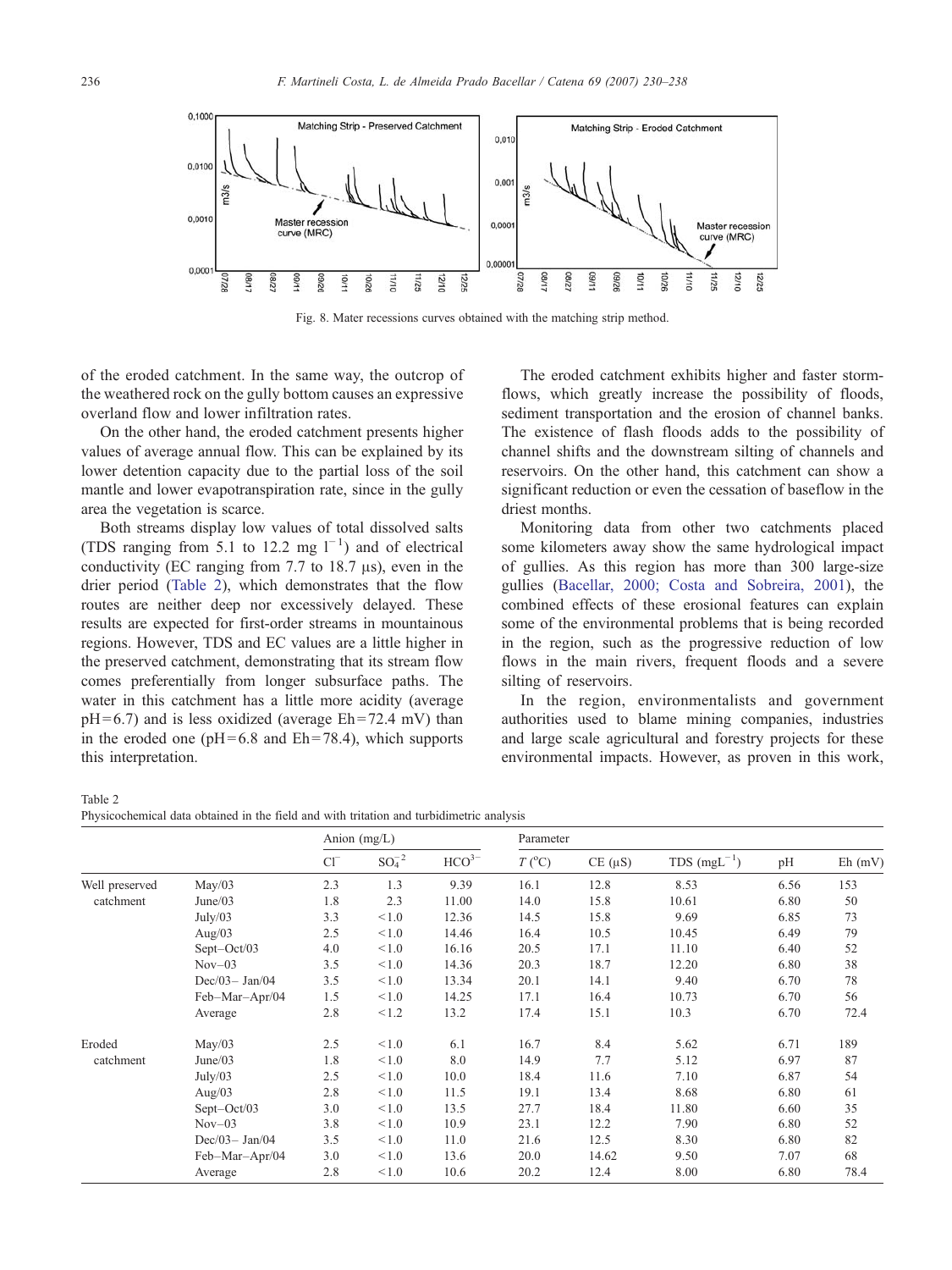<span id="page-7-0"></span>gullies, which frequently are formed along country roads, fences and cattle paths (Bacellar, 2000; Bacellar et al., 2005)— usually created by small landowners and municipalities— can provoke a strong impact on the river dynamics. Thus, as gullies are quite common in several basins in Brazil, they should be better studied to allow a better understanding of this and similar types of environmental impact.

# 6. Conclusions

The reduction of baseflows in many rivers of Brazil is usually attributed to changes in water input. However, available hydrological data usually show no correlation with either rainfall reduction or evapotranspiration increase. Therefore, baseflow reduction can only be explained by badly planned human interference in the catchments, which can cause the decrease of the aquifer recharge. The study area is severely degraded by man, but the worst problem is the great number of large gullies that cut the landscape.

The hydrological monitoring of a preserved and an eroded catchment of the study area during a hydrological year shows for the eroded catchment:

- $\triangleright$  smaller baseflow and higher recession coefficients;
- $\blacktriangleright$  larger stormflow, with higher but short-lived peak flows;
- $\triangleright$  lower Eh, lower total dissolved salt contents, lower electrical conductivity, and higher pH waters;
- $\triangleright$  higher annual total flow.

This odd behavior of the eroded catchment can be explained by the presence of the gully, which affects 42% of the area by soil mantle removal and weathered rock exposure.

Because weathered rock crops out on the bottom of the gully, most of the rainfall will run as overland flow, with low time lag, causing high and short-lived peak flows. On the other hand, the recharge will be less effective, reducing the amount of baseflow. The soil mantle usually has lower hydraulic conductivity and higher storage coefficients than the weathered rock zone, which explains the higher recession coefficient values in the eroded catchment. Geochemical data confirms that runoff occurs by more superficial routes. The annual runoff is higher in the eroded catchment; this probably happens because the superficial detention and the evapotranspiration are less effective.

Additional studies are being carried out in order to better understand the spatial and temporal variations of the flow routes in the area. However, monitoring data from other two catchments placed some kilometers away show the same hydrological impact of gullies. As this region has more than 300 large-size gullies (Bacellar, 2000; Costa and Sobreira, 2001), the combined effects of these erosional features can explain the baseflow reduction in the study region.

#### Acknowledgments

The authors wish to thank the "Instituto do Milênio: Água uma visão mineral" project for the financial support to this work.

# References

- Amorim, L.Q., Rubio, R.F., Alkmin, F.F., 1999. The effects of mining Capão Xavier iron ore deposit on the water supply of Belo Horizonte, Minas Gerais. Congress. Sevilha. Mine, Water and Environment. IMWA, Sapin, pp. 359–366.
- APHA/AWWA/WPCF, 1992. Standard Methods for the Examination of Water and Wastewater, 18th edition. American Public Health Association (APHA), Washington, DC.
- Bacellar, L.A.P., 2000 Condicionantes geológicos, geomorfológicos e geotécnicos dos mecanismos de voçorocamento na bacia do Rio Maracujá. D.Sc. Thesis, Rio de Janeiro Federal University, Rio de Janeiro, Brazil.
- Bacellar, L.A.P., Leite, M.G.P., Murta, C.R., 2002. Artificial recharge to increase base flow in a small catchment, eastern Brazil. In: Dillon, P.J. (Ed.), Management of Aquifer Recharge for Sustainability. A.A. Balkema Publishers, Adelaide, pp. 357–360.
- Bacellar, L.A.P., Coelho Netto, A.L., Lacerda, W.A., 2005. Controlling factors of gullying in the Maracujá Catchment, southeastern Brazil. Earth Surface Processes and Landforms 30, 1369–1385.
- Boechat, E.C.B., 2001. Avaliação das interferências ambientais da mineração nos recursos hídricos na bacia do alto rio das Velhas. Belo Horizonte, Brazil. Technical Report. InGolder Associates Brazil, Belo Horizonte, Brazil.
- Castany, G., 1971. Tratado Practico de las Aguas Subterraneas. Ediciones Omega, Barcelona.
- Costa, F.M., Sobreira, F.G., 2001. Estudo Preliminar das Voçorocas da Bacia do Rio Carioca, Quadrilátero Ferrífero - MG. In: VII Simpósio Nacional de Controle de Erosão, Goiânia, Anais, vol. 1, pp. 74–80.
- Custódio, E., Llamas, M.R., 1976. Hidrología subterrânea. Ed Omega, Barcelona.
- Deere, D.U., Patton, F.D., 1971. Slope stability in residual soils. Proc. IV Pan-American Conference on Soil Mechanics and Foundation Engineering: Puerto Rico, vol. 1, pp. 87–168.
- Dewandel, B., Lachassagne, P., Bakalowicz, M., Weng, Ph., Al-Malki, A., 2003. Evaluation of aquifer thickness by analyzing recession hydrographs. Application to the Oman ophiolite hard-rock aquifer. Journal Hydrology 274, 248–269.
- Door, J.N., 1969. Physiographic, stratigraphic, and structural development of the Quadrilátero Ferrífero, Minas Gerais. U.S. Geological Survey Professional Paper 641-A, 110S.
- Hem, J.D., 1985. Study and interpretation of the chemical characteristics of natural water. U.S. Geological Survey Water-Supply 2254.
- Johnson, R.F., 1962. Geology and ore deposits of the Cachoeira do Campo, Dom Bosco e Ouro Branco Quadrangles, Minas Gerais, Brazil. Geological Survey Professional Paper 41-B, 39.
- KniselJ Jr., W.G., 1963. Baseflow recession analysis for comparison of drainage basins and geology. Journal of Geophysical Research 68 (12), 3649–3653.
- Langbein, W.B., 1938. Some channel storage studies and their application to the determination of infiltration. Eos Trans. Reports and Papers, Hydrology AGU, vol. 19, pp. 435–447.
- Luk, S., di Cenzo, P.D., Liu, Z.X., 1997. Water and sediment yield from a small catchment in the hilly granitic region, South China. Catena 29, 177–189.
- Morais, F., Bacellar, L.A.P., 2005. Influência do método na predição das propriedades hídricas do solo. XII Congresso Latinoamericano de Geologia, Publisher, Quito, Ecuador. In CDRom.
- Nathan, R.J., McMahon, T.A., 1990. Evaluation of automated techniques for baseflow and recession analyses. Water Resources Research 26 (7), 1465–1473.